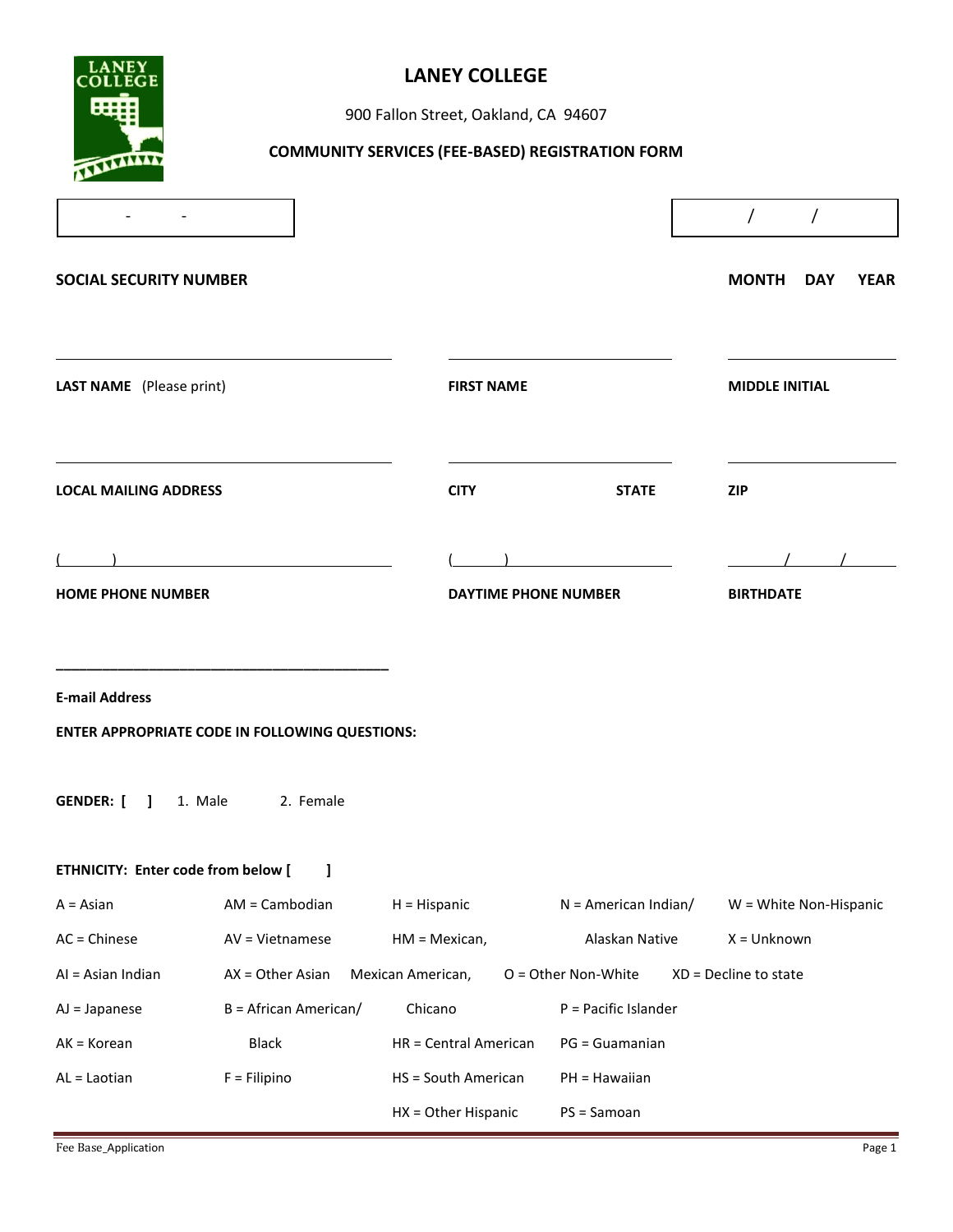## **EDUCATIONAL LEVEL: Enter code from below [ ]**

- 1. Not a graduate of, and no longer enrolled 4. Received a high school diploma
	-
- 
- 
- **NOT A HIGH SCHOOL GRADUATE: HIGH SCHOOL GRADUATE WITHOUT A COLLEGE DEGREE:**
	-
	- in high school 5. Received a GED high school equivalency certificate
- 2. Currently enrolled in grade K-12 (special admit) 6. Received a certificate of California high school proficiency
- 3. Currently enrolled in Adult School 7. Received a foreign high school diploma/certificate

## **COLLEGE GRADUATE:**

- 8. Received an associate degree
- 9. Received a bachelor degree or higher

|                   | <b>CLASS/ACTIVITY:</b><br><b>DEPT/COURSE NO./TITLE</b> | <b>CLASS/ACTIVITY</b> |            |
|-------------------|--------------------------------------------------------|-----------------------|------------|
| <b>CLASS CODE</b> |                                                        | DATE(S)               | <b>FEE</b> |
|                   |                                                        |                       |            |
|                   |                                                        |                       | \$         |
|                   |                                                        |                       |            |
|                   |                                                        |                       | \$         |
|                   |                                                        |                       |            |
|                   |                                                        |                       | \$         |
|                   |                                                        |                       |            |
|                   |                                                        |                       | \$         |

## **IF PAYING BY CHECK, PLEASE WRITE THE CHECK FOR THE FULL AMOUNT AND MAKE THE CHECK PAYABLE TO: Laney College**

**MAIL TO: OFFICE OF INSTRUCTION** – Laney College, 900 Fallon Street, Oakland, CA 94706.

c:\wp60\docs\csenrold.frm

FeeBasedRegForm.doc

jh rev. 5/9/97, 3/16/04/,clb/11/4/10